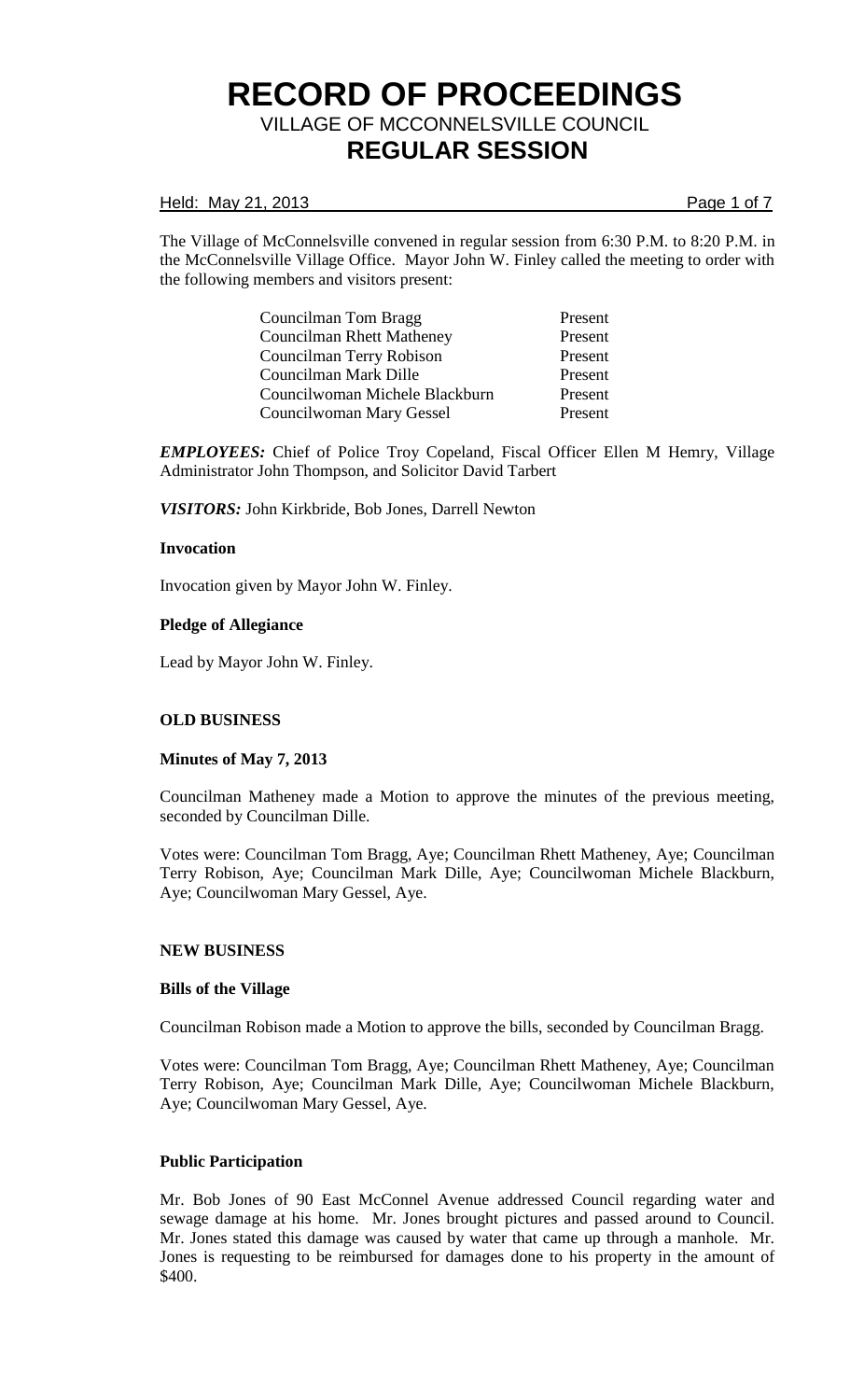### Held: May 21, 2013 **Page 2 of 7**

Mr. John Kirkbride addressed Council stating he also has had damage and brought more pictures for Council. He stated one manhole was sealed and it now causes the other one to overflow.

Mr. Kirkbride is requesting an \$821 reimbursement from the Village for his damage.

Mayor stated they would like to keep pictures; they will discuss matter with the Village Administrator; and, they will get back with them.

Mr. Darrell Newton addressed council regarding the possible raising of the water and sewer rates. Mr. Newton questioned our Water Agreement with the Village of Malta. Mr. Newton requested Council to address the water agreement and see if it is a legal agreement before we raise the rates. Mr. Newton stated the village is spending \$100,000 a year and we don't own anything. Mr. Newton stated the Village should not have cut the old well at the Water Works Park either.

Mayor Finley stated all of this was done prior to his term; and, he has looked over the Agreement several times.

Mr. Newton stated he thinks the Village should have someone else look at it.

Mayor Finley stated the Village's challenge, whether the agreement is legal or not is; this is our only source for water at this time. Mayor Finley stated in the meantime Council has to be responsible for our financial situation; and, we don't have a choice other than to raise our rates.

Mayor Finley stated everyone in this Council Chambers is concerned about the rates going up and what we are going to have to do.

#### **Mayor John W. Finley**

Mayor Finley reported the Attorney for Wing Slingers contacted him to see if he or Council had any questions. Mayor Finley stated he told him no; however, we would like to meet with Mr. Spurlock to see what his plans are.

Mayor Finley asked Council if they had come to a decision on this.

Councilwoman Blackburn stated she couldn't see turning a business away from the Village.

Councilman Robison stated he felt it would be hard to deny as it would bring more income into the Village.

Councilwoman Blackburn stated she would like to see the front of the building cleaned up.

Councilman Bragg stated the Liquor Permit will have to be approved every year.

Chief Copeland was questioned if there were problems there when it was opened before. Chief Copeland stated it got out of control several times. Chief Copeland stated one of his concerns is that Mr. Spurlock will not be around to monitor it.

Councilman Bragg stated if we have problems, we can file a complaint with the State Liquor Board; and, or it can be addressed when it comes time for renewal. Councilman Matheney stated Mr. Spurlock had to do a lot of work to bring the building back up to code.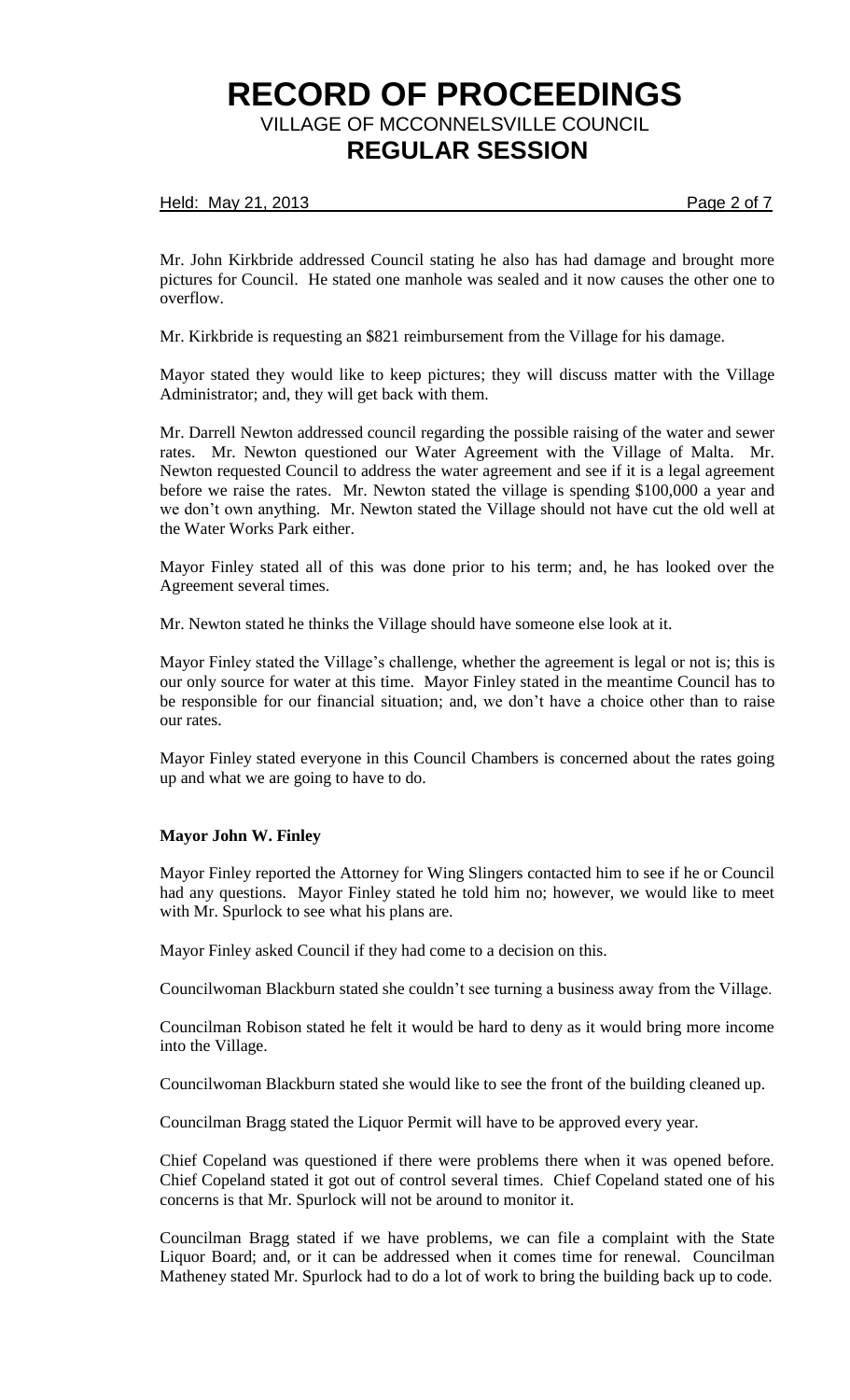### Held: May 21, 2013 **Page 3 of 7**

Councilwoman Gessel stated she did not feel it would be an asset to our Village; fighting outside, etc.

Councilman Bragg stated if that was the case, we would have to ban every bar for fighting.

Councilman Robison stated he agreed with Councilwoman Gessel, he doesn't want any of that to happen either; however, he doesn't feel we should turn a business down.

Councilman Bragg made a Motion to approve the transfer of the liquor license; seconded by Councilman Robison.

Votes were: Councilman Tom Bragg, Aye; Councilman Rhett Matheney, Aye; Councilman Terry Robison, Aye; Councilman Mark Dille, Aye; Councilwoman Michele Blackburn, Aye; Councilwoman Mary Gessel, Nay.

The Motion carried. Mayor Finley stated he will contact Attorney Hastie and let him know.

Mayor Finley reported he attended a meeting today at Mike Workman's office on Strategies for Rural Growth. Mayor Finley passed a handout around for Council to view. Mayor Finley stated this meeting was very well presented and attended. It was very informative regarding growth for the entire county. Mayor Finley stated this is being presented in several counties throughout the Appalachia. They were very impressed with our county and the job creation we have done.

Mayor Finley stated the Village Administrator has been in contact with Malta's Village Administrator regarding the Bergren billing. Mayor Finley stated this is the billing Council denied payment on a couple of months back. Mayor Finley stated Mayor Hill went back to his Council and they agreed for him to get with Mayor Finley and try to come up with a decision. Mayor Finley told Mayor Hill he had to bring it back before our Council prior to paying anything.

Village Administrator Thompson stated he felt paying 50% of the total bill would be within reason. Village Administrator Thompson stated this is a yearly maintenance fee on their telemetry.

Councilman Matheney made a Motion to pay 50% of the total billing; or, \$775.00; seconded by Councilwoman Gessel.

Votes were: Councilman Tom Bragg, Aye; Councilman Rhett Matheney, Aye; Councilman Terry Robison, Aye; Councilman Mark Dille, Aye; Councilwoman Michele Blackburn, Aye; Councilwoman Mary Gessel, Aye.

The Motion carried. Fiscal Officer Hemry will cut the check and mail it to Malta.

Mayor Finley reported he has spoken with Mayor Hill regarding their water and sewer rates. Mayor Hill stated for 3,000 gallons their water rate is \$26.00; and, sewer is \$52.00 for a total of \$78.00 per month. Their water recovery charge is \$3.00 per thousand over the 3,000 gallons and \$6.00 per thousand on the sewer. Mayor Hill had stated their average water and sewer billing per month was between \$82.00 and \$84.00.

Councilman Bragg stated currently our water and sewer combined rate is \$54.00 per month for 2,000 gallons.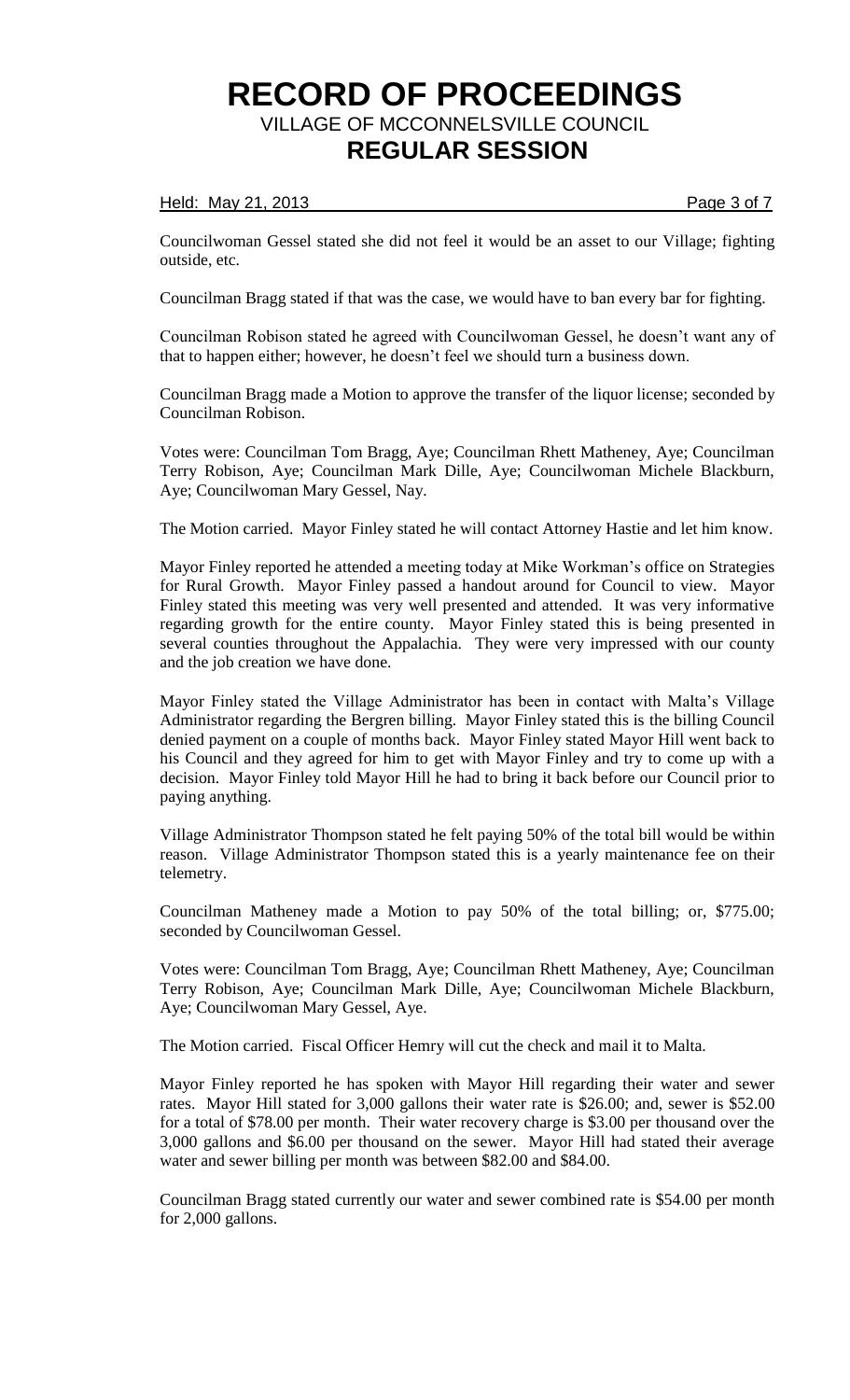Held: May 21, 2013 **Page 4 of 7** 

# **Ordinance 13-04**

Mayor Finley introduced Ordinance 13-04, AN ORDINANCE TO ESTABLISH WATER AND SEWER RATES.

Council discussed different scenarios regarding the increase of these rates and tabled it until they have another committee meeting to finalize all the figures; and, will bring it for the first reading on June  $4^{\text{th}}$ .

Mayor Finley stated this is a very painful subject, we here are all paying this bill; just as all the other residents.

Councilman Robison scheduled a Utility Committee Meeting for May 30, 2013 at 1:00 P.M. to finalize the ordinance.

### **Village Administrator John Thompson**

Village Administrator Thompson reported the pool is filled and ready to go. The Health Inspector will be there on Wednesday. We have spent extra money this year on getting the pool open.

Village Administrator Thompson reported we are going to install a 24 inch pipe at the end of Seventh Street. We are going to have to connect the sanitary sewer and the storm sewer for a combined sewer overflow until we can get more of the separation completed. We will need to do the same process by Bragg's Furniture as we have the same problem there.

Village Administrator Thompson stated we are going to have to do the separation on Eighth and Ninth Streets as closing these CSO's off did not work out like it was planned on.

Village Administrator Thompson stated the LED lights should be ordered in the next week or two.

Village Administrator Thompson reported Mayor Finley signed the grant extension for the UV Disinfection Grant. The Bid went out in the paper today; we will bid for two weeks and the opening will be on June 17, 2013.

Village Administrator Thompson reported the Gas Company has been working on their project. They currently have a lot of sewers videoed for us.

Village Administrator Thompson reported the Flags are displayed on the poles.

Village Administrator Thompson reported we will be opening the Wharf Park restrooms this week.

Village Administrator Thompson reported Cliff Littlefield will be starting on the Opera House roof in two or three weeks.

Council requested Village Administrator Thompson to get with Mr. Jones and Mr. Kirkbride; and, come to a decision.

# **Chief of Police Troy Copeland**

Chief Copeland reported in the month of April there was a breaking and entering at the park in Malta; theft of mini bikes; theft of wallet (found and recovered); theft of prescription drugs; theft of a credit card that was used to purchase items on the internet; and, a felony theft on an elderly person.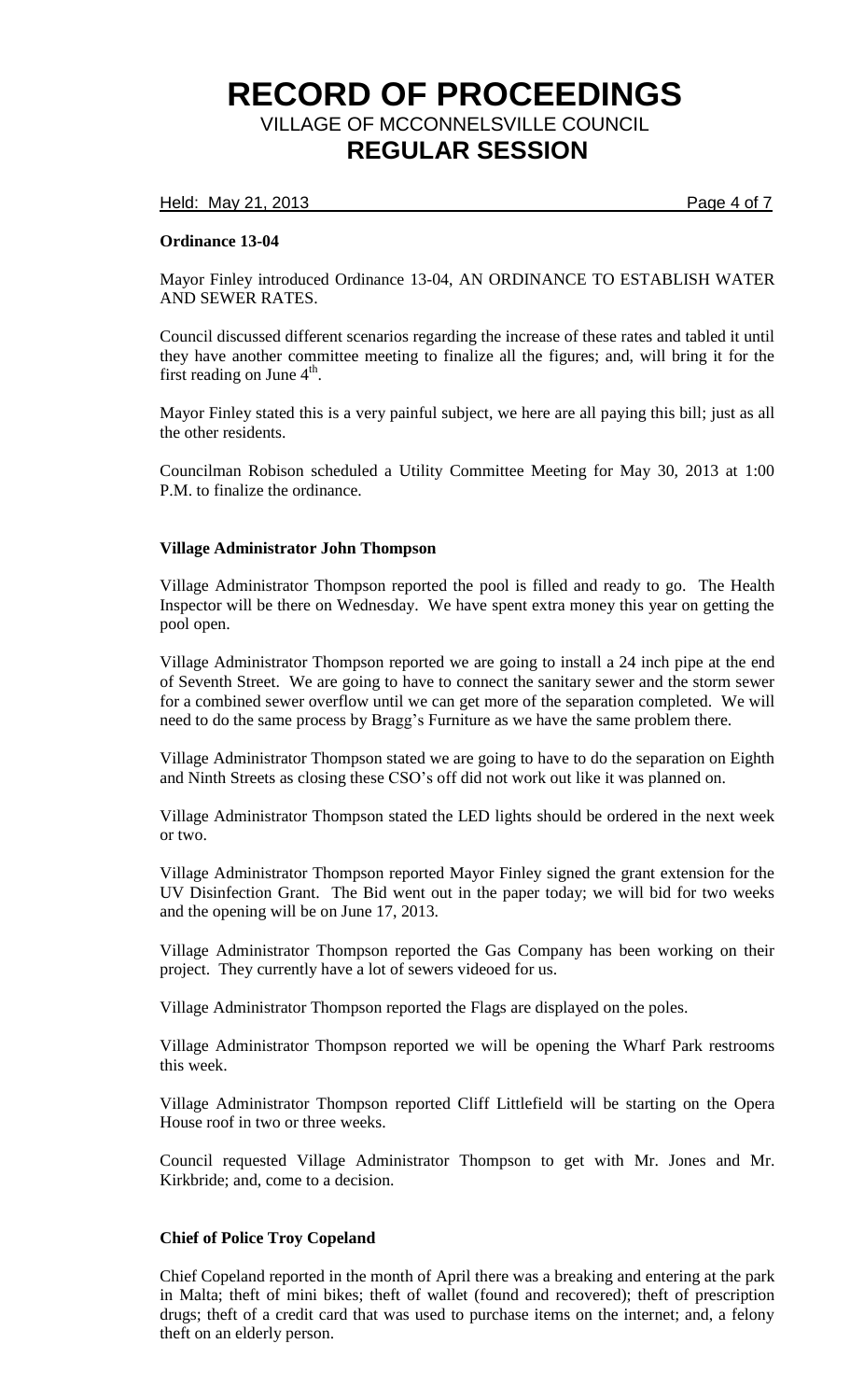#### Held: May 21, 2013 **Page 5 of 7**

Chief Copeland reported they repaired Patrolman Weyant's car brakes; and, his car has no air conditioning. Chief Copeland is not going to repair the air conditioner as labor alone was estimated at \$1,500. Chief Copeland stated we have had a lot of issues with this cruiser since purchasing it.

Chief Copeland reported he has recently purchased urine sample cups, OSP in Columbus will let us use their lab; and, DNA kits.

Chief Copeland reported he has been working on a grant to submit for equipment. This Grant is coming up the first part of June. He has been receiving help from Ohio Grant Help; he will meet with them Thursday. Chief Copeland is applying to get four in car cameras at a cost of \$18,000. They are helping it at no charge since this is Chief Copeland's first time working on a grant.

### **Fiscal Officer Ellen Hemry**

Fiscal Officer Hemry reported April month to date expenditures and revenues; and, year to date expenditures and revenues, as follows: General Fund month to date expenditures \$39,745.71, revenue \$60,820.83; a difference of \$21,075.12; year to date expenditures \$153,266.49, revenue \$269,690.05; a difference of \$116,423.56. Current monies reserved for encumbrance \$106,047.25 leaving a balance of \$10,376.31.

Street Fund month to date expenditures \$4,881.94, revenue \$5,020.66; a difference of \$138.72; year to date expenditures \$20,861.99, revenue \$23,420.31; a difference of \$2,558.32. Current monies reserved for encumbrance \$9,121.12 leaving a deficit of \$6,562.80.

Water Fund month to date expenditures \$25,446.45, revenue \$32,146.44, \$5,584.94 of that amount came from Morgan Meigs; a difference of \$6,699.99; year to date expenditures \$83,929.05, revenue \$151,333.91; a difference of \$67,404.86. Current monies reserved for encumbrance \$53,920.22 leaving a balance of \$13,484.64.

Sewer Fund month to date expenditures \$34,515.31, revenue \$44,707.31, \$3,634.99 of that amount came from Malta for Joint Sewer Operations and Maintenance; a difference of \$10,192.00; year to date expenditures \$109,737.06, revenue \$195,157.33; a difference of \$85,420.27. Current monies reserved for encumbrance \$92,616.15 leaving a deficit of \$7,195.88.

Water Capital Projects Fund month to date revenue \$1,793.70; year to date revenue \$8,524.96.

Fiscal Officer Hemry stated a few Council members had requested charts; so I have attached those to my report.

Councilwoman Blackburn noted the meeting at Finley Fire was very nice. Mayor Finley stated the next meeting is in Parkersburg if anyone wants to go to let him know.

# **Recreation & Buildings Committee**

Councilman Dille had a complaint on tennis court maintenance; he has not had a chance to look at it yet.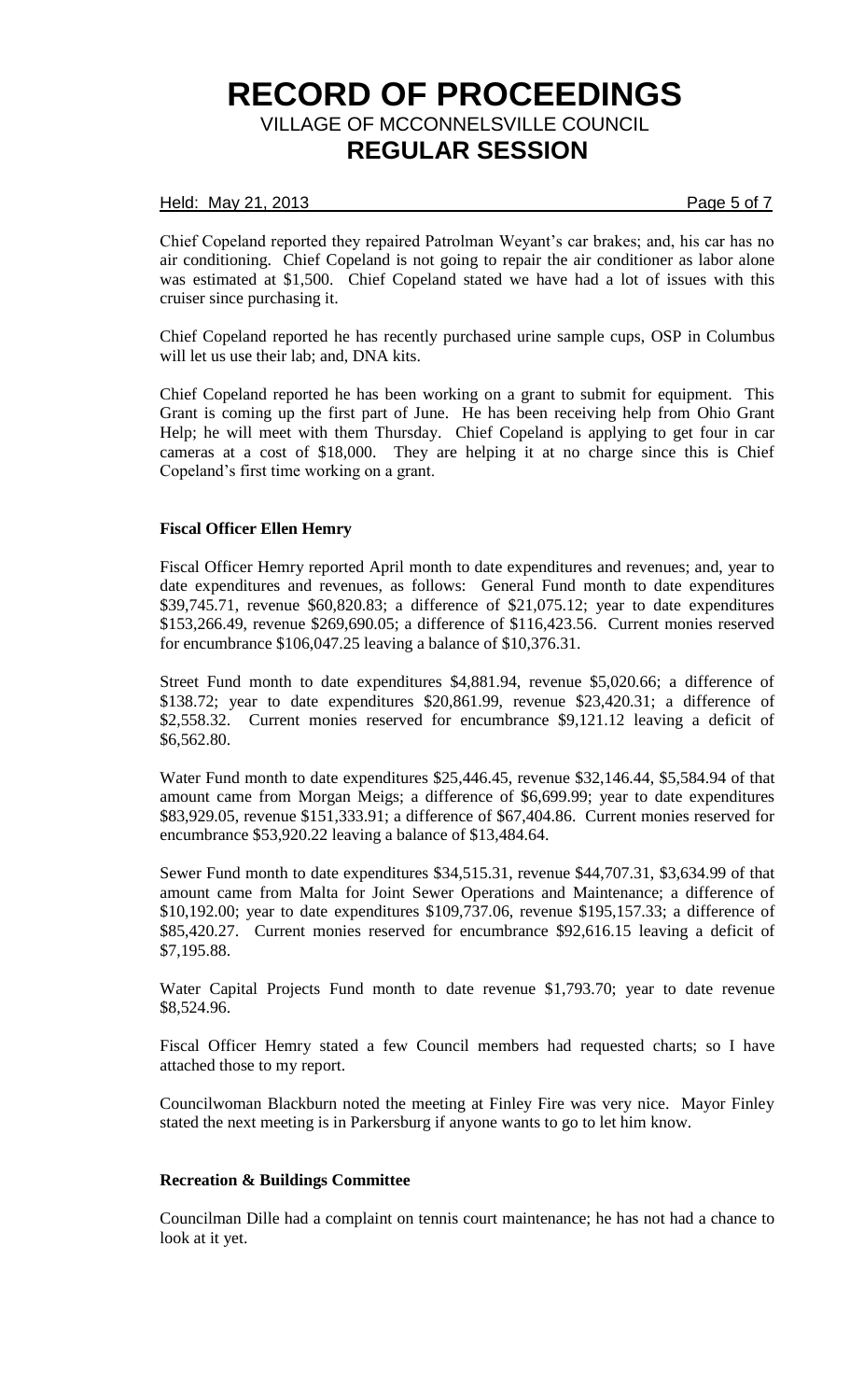Held: May 21, 2013 **Page 6 of 7** 

# **Streets & Alley Committee**

Councilman Matheney announced he is not running for re-election this next term. He is in hopes that two or three people step up and give the residents someone to choose from.

It was noted that trash trucks are still using the alleys.

# **Economic Development Committee**

Councilwoman Gessel reported the demolition of Elliott's Laundromat is scheduled for this summer; it will be made into a parking lot for the transit buses. Shannon Wells was requesting permission to add a sign on the garage. It was noted they are not in the Downtown Historic District; therefore, no permission is required.

Councilwoman Gessel stated the sign at Max Bingman's business was hit by a drunk driver. He contacted her regarding signage stipulations. It was noted he also is not in the Downtown Historic District.

Councilwoman Gessel reported the Economic Development Office is moving into Dr. Henthorn's old office. They are going to have extra office space; and, they will be able to be supportive in helping other businesses get started through this extra space.

#### **Public Utilities Committee**

Councilman Robison reported the Public Utilities Committee will have a meeting on May 30, 2013 at 1:00 P.M.

# **Finance Committee**

Councilwoman Blackburn reported the Tax Committee held their meeting this afternoon. After determining the ODOT Garage is within the corporations limits; the committee is agreeance with Council to have the withholding taxes begin as of July 1, 2013. Tax Administrator Hemry will get this information out to them.

# **Public Safety Committee**

Councilman Bragg stated we have already discussed the water issue at Bragg's; it gets pretty deep at times and needs to be fixed.

### **Other Business**

Mayor Finley reported he received a letter from CDBG; our grant application has been approved for the boat docks.

Village Administrator Thompson stated he would like Council to take a look at the selling of spaces at the Kiwanis-Jaycee's Park and placing signs on the concession stand. Village Administrator Thompson stated we need to put some rules in effect if it is going to be allowed. If the Park Board authorizes it; the Village needs to govern it somehow. It is the Village's structure and we have to maintain it. We will need to get with Malta to make a joint decision on this matter.

Mayor Finley requested Councilman Dille, Chairman of the Buildings and Recreation Committee, to get with them regarding this matter.